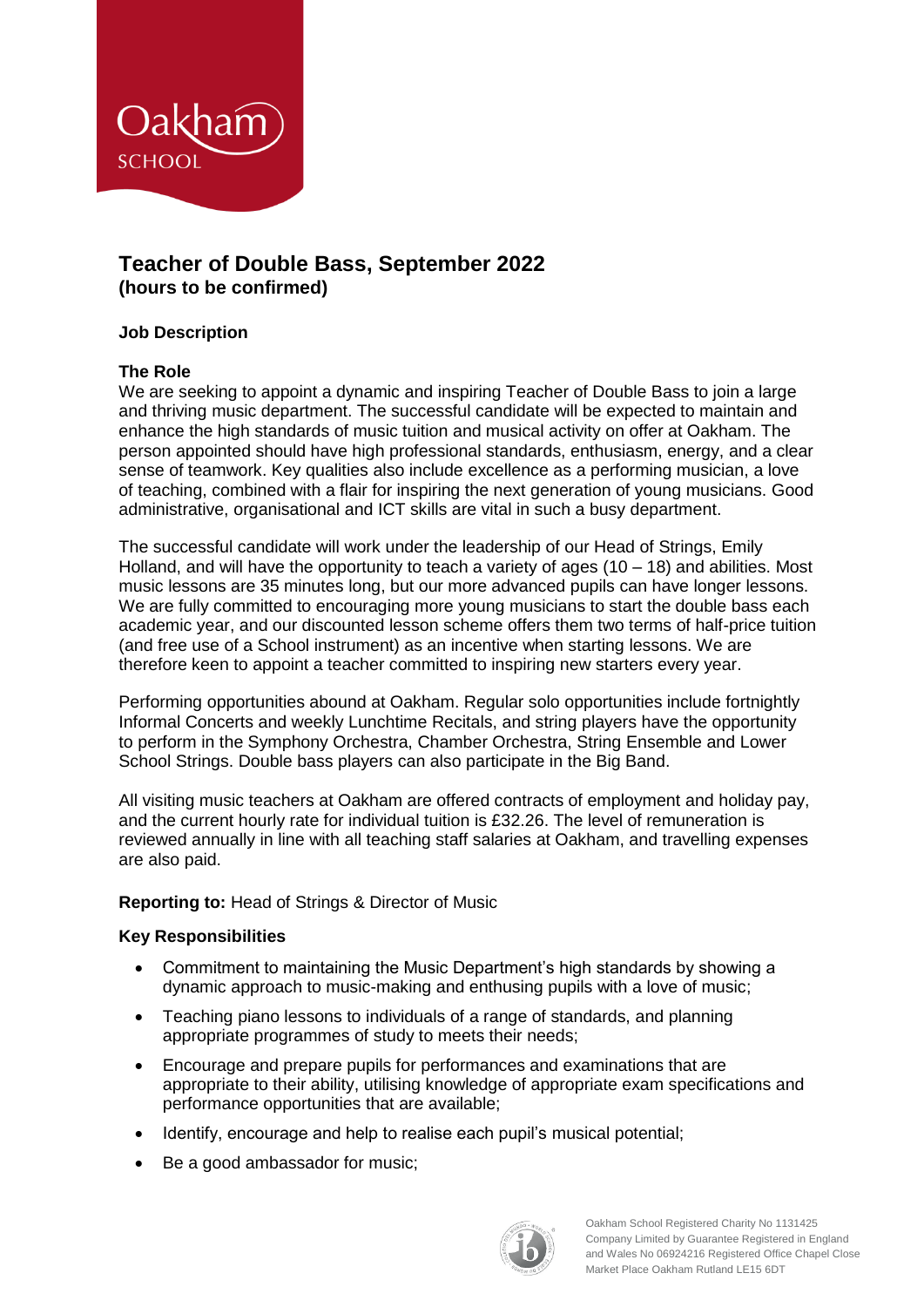- Manage lessons in a way conducive to successful learning and good pupil discipline, making use of rewards and sanctions in line with school policies;
- Follow the department's procedures for timetabling music lessons, record keeping and reporting absentees;
- Maintain an up-to-date knowledge of pupils with special needs by becoming fully familiar with the relevant IEPs;
- When occasion demands, to communicate politely, helpfully and effectively with parents and guardians;
- To complete termly reports (PRs) for pupils in line with School policies and deadlines;
- To participate in Mutual Observation;
- As appropriate, be aware of all departmental and school health and safety requirements, including relevant risk assessments;
- Exercise a duty of care to promote the safeguarding and wellbeing of pupils and contribute to the maintenance of a safe and secure school environment.

### **Person Specification**

| Criteria                              | <b>Essential</b>                                                                                                                                                                                                                                                                                                | Desirable                                                                                                                       |
|---------------------------------------|-----------------------------------------------------------------------------------------------------------------------------------------------------------------------------------------------------------------------------------------------------------------------------------------------------------------|---------------------------------------------------------------------------------------------------------------------------------|
| <b>Qualifications</b>                 | Music graduate (conservatoire<br>or university) and/or higher<br>diploma-level qualification in<br>Music Performance/Teaching                                                                                                                                                                                   | • Evidence of continuing<br>professional development                                                                            |
| <b>Experience</b>                     | Prior experience of teaching the<br>double bass (privately or in<br>schools)<br>Professional playing experience                                                                                                                                                                                                 | Experience of school-based<br>teaching<br>Track record of successful<br>preparation of pupils for<br><b>ABRSM</b> examinations. |
| Knowledge and<br><b>Understanding</b> | Excellent subject knowledge,<br>including new teaching<br>resources/methods, and<br>examination specifications<br>Clear understanding of the<br>$\bullet$<br>importance of effective<br>safeguarding                                                                                                            |                                                                                                                                 |
| <b>Skills</b>                         | Excellent communication skills,<br>with the presence to engage<br>pupils aged 10 - 18<br>Flair for creating a positive and<br>$\bullet$<br>motivating learning experience<br>for pupils<br>Excellent planning and<br>$\bullet$<br>organisation skills<br>Able to use initiative and work<br>without supervision |                                                                                                                                 |